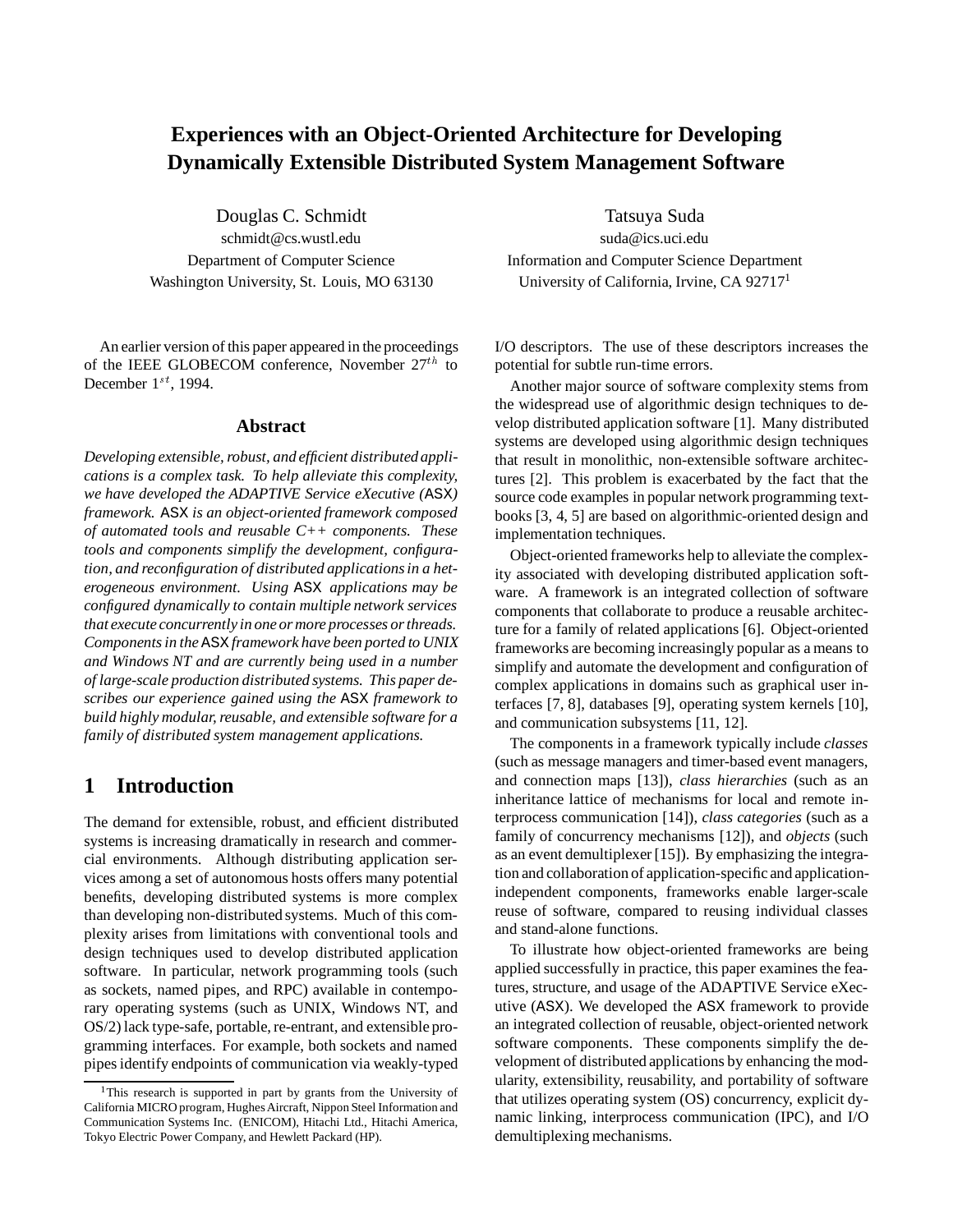

Figure 1: Class Categories in the ASX Framework

In addition to describing the object-oriented architecture of the ASX framework, this paper describes our experiences using the ASX framework to develop commercial software for a family of distributed system management applications at a major telecommunications company. These applications manage private-branch exchange (PBXs) switches and public central-office telecommunication switches across heterogeneous hardware and software platforms.

This paper is organized in the following manner: Section 2 outlines the architectural components in the ASX framework; Section 3 examines the object-oriented structure of a production distributed Call Center Management system built using ASX; and Section 4 presents concluding remarks.

# **2 The Object-Oriented Architecture of the** ASX **Framework**

This section outlines the class categories in the ASX framework. A class category is a collection of software components that collaborate to provide a set of related services [1]. The architecture of the ASX framework was developed incrementally by generalizing from extensive experience gained by building a wide range of distributed systems (including online transaction processing systems [15], telecommunication switch monitoring systems [16], and parallel communication subsystems [12]). After developing several prototypes and iterating through a number of alternative designs, the class categories illustrated in Figure 1 were identified and implemented.<sup>2</sup>

Using ASX, a distributed application may be formed by combining and customizing components in the following class categories via object-oriented language features such as data abstraction, inheritance, dynamic binding, object composition, and template instantiation:

 **Stream Class Category:** These components are responsible for coordinating the configuration and run-time execution of one or more Streams [12]. A Stream is an object used to configure and execute application-specific services in the ASX framework. A Stream contains a series of inter-connected Module objects that may be linked together *statically* by developers at compile-time or *dynamically* by administrators or applications at installation-time and at runtime. Modules are used to decompose the architecture of a distributed application into functionally distinct layers. Each layer implements a cluster of related services (such as an end-to-end transport service, a presentation layer formatting service, or an event routing service for monitoring the behavior of telecom switches [17]). Every Module contains a pair of Queue objects that are used to partition a layer into its constituent read-side and write-side processing functionality.

A distributed application may be implemented as an interconnected series of Module objects that communicate with adjacent Modules by exchanging typed message objects. Modules may be joined together statically and/or dynamically in essentially arbitrary configurations to satisfy application requirements and enhance component reuse.

 **Service Configurator Class Category:** These components are responsible for inserting and removing the run-time address bindings of services implemented by Modules in shared object libraries. The Service Configurator components provide an extensible object-oriented interface and a configuration scripting language that automates the use of OS mechanisms for explicit dynamic linking [16]. This enables one or more Streams to be dynamically reconfigured *without* requiring the modification, recompilation, relinking, or restarting of executing applications.

 **Reactor Class Category:** These components are responsible for demultiplexing various types of events. Sources of events include I/O-based events received on communication ports, time-based events generated by a timer-driven callout queue, or signal-based events [15]. When these events occur at run-time, the Reactor dispatches the appropriate methods of pre-registered handler(s) to process the events.

The Reactor encapsulates the select, poll, and WaitForMultipleObjects I/O demultiplexing system calls via a portable, extensible, and type-safe object-oriented interface. Select and poll are UNIX system calls that detect the occurrence of different types of input and output events on one or more I/O descriptors simultaneously. WaitForMultipleObjects is a Windows NT system call that provides similar demultiplexing functionality.

 **Concurrency Class Category:** These components are responsible for spawning, executing, synchronizing, and gracefully terminating services at run-time via one or more threads of control [12]. In the ASX framework, services may be executed at run-time using several different types of OS multitasking mechanisms such as kernel-based and/or user-based threads. By decoupling service behavior from the type of mechanisms used to invoke a service, the ASX framework

 $2$ Throughout the paper, object-oriented component relationships are illustrated via Booch notation [1]. Solid clouds indicate objects; nesting indicates composition relationships between objects; and undirected edges indicate a link exists between two objects. Solid rectangles indicate class categories, which combine a number of related classes into a common name space.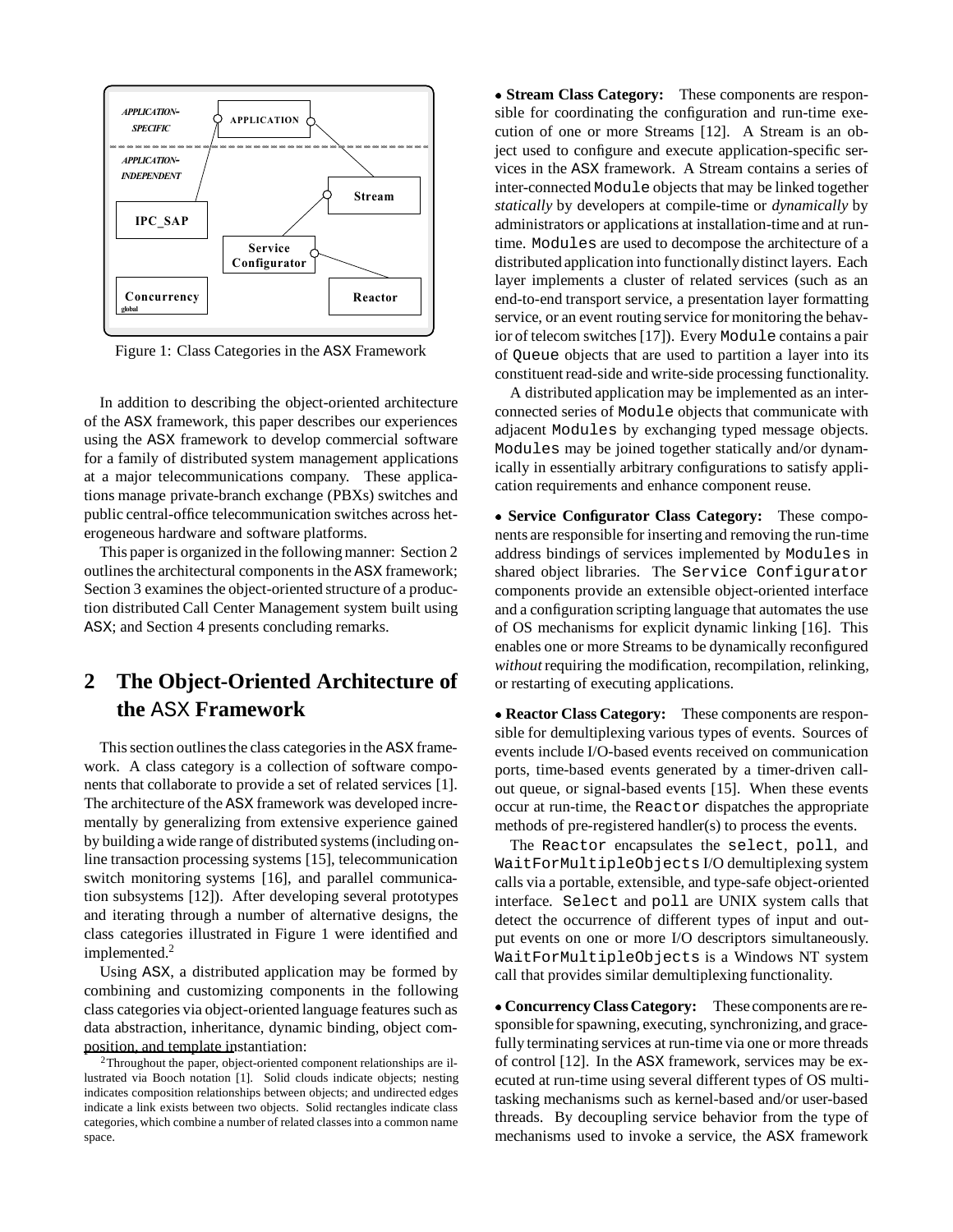increases the range of concurrency configuration alternatives available to developers [12].

 **IPC SAP Class Category:** These components are responsible for receiving and transmitting data with their peers residing on other processes in local or remote hosts. The IPC SAP components encapsulate standard OS local and remote IPC mechanisms (such as UNIX sockets and Windows NT named pipes) within a type-safe object-oriented interface [14]. To improve service portability, the IPC SAP classes may be used in conjunction with object-oriented language features (such as inheritance and parameterized types) to minimize an application's reliance on a particular type of IPC mechanism.

The lines that connect the class categories in Figure 1 indicate dependency relationships. For example, components implementing the application-specific services in a particular distributed application depend on the Stream components, which in turn depend on the Service Configurator components. Since components in the Concurrency class category are used throughout the application-specific and application-independent portions of the ASX framework, they are marked with the **global** adornment.

The ASX framework incorporates concepts from several other modular communication frameworks such as the System V STREAMS [18], the *x*-kernel [13], and the Conduit framework [11]. These frameworks contain features that support the flexible configuration of network software via the inter-connection of building-block protocol and service components. In general, these frameworks encourage the development of standard communication-related components by decoupling application-specific processing functionality from the application-independent communication framework infrastructure.

# **3 Implementing a Distributed System with the** ASX **Framework**

The ASX framework is being used to develop a family of distributed system management applications that monitor and control PBX and central-office telecommunication switches in a Call Center Management (CCM) system. A CCM system provides a set of services that allow the staff of a call center (such as an airline reservation center or an insurance claims processing center) to assess the performance of the call center and the quality of service provided to customers. This section describes the behavior of the CCM system and illustrates ASX framework components that were used to implement the distributed CCM software.

## **3.1 Overview of the Call Center Management System**

The ASX-based CCM system processes information that is generated continuously by system operators and telecom-



Figure 2: Distributed Components in the Call Center Management System

munication switches. Supervisors use this information to interactively monitor and optimize system performance, as well as to forecast future allocation of resources (such as operators and switch capacity) to meet customer demands.

Figure 2 illustrates the distributed architecture of the CCM system. In this system, telecommunication switches route incoming customer calls (arriving on trunks) to an available operator (attached via a LAN). Operator interactions with customers are expedited by graphical user interfaces on hosts that access a database of customer account records. The CCM system continuously generates performance data (known as "activity events") that reports the activities of operators and switches. These activity events are sent automatically to a central event server, which runs on a separate network connected to the operator group networks. The event server is a mediator that analyzes, filters, transforms, and forwards the activity events it receives to other hosts throughout the network. CCM applications on these hosts summarize the activity events they receive, and display them to supervisors in a concise, graphical format.

The object-oriented design and implementation of the CCM system is strongly influenced by requirements for platform independence and configuration flexibility. Platform independence is necessary since the CCM system is targeted for various configurations of telecommunication switches (such as PBX and central-office switches), host platforms (such as Windows NT, Windows 3.1, OS/2, and UNIX), and wide-area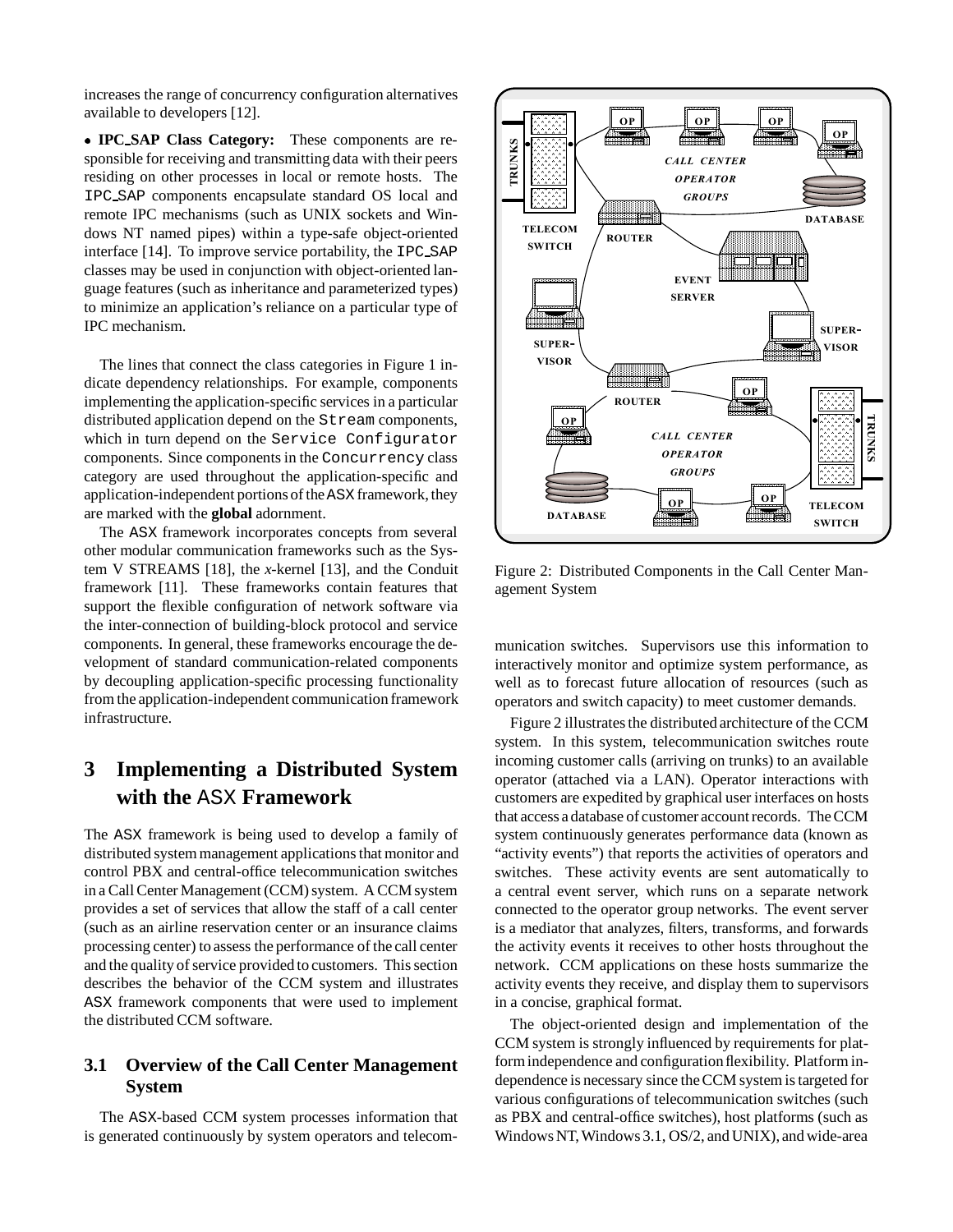and local-area networks (such as X.25, TCP/IP, and Novell IPX/SPX). Configuration flexibility is necessary since not all call center installation sites require every feature provided by the CCM system.

It would be possible (although highly undesirable) to manually construct and deliver one or more CCM systems that are customized for the platforms and the subsets of features required by a particular site. However, such a static configuration process would require the selection of services and the division of labor between different hosts in a distributed CCM system to be completely fixed during initial system deployment. Our experience with earlier-generation CCM systems indicated that even if this information was available at the time of deployment, it was likely to change in the future, often upon short notice.

The ASX framework facilitates both platform independence and configuration flexibility to improve software component reuse across platforms and to reduce development effort. For example, C++ abstract base classes, inheritance, dynamic binding, and parameterized types are used extensively throughout the CCM system to localize and minimize platform dependencies. Likewise, the ASX framework is used to defer the point of time at which a particular set of services are configured to form a CCM application. By combining advanced OS features (such as multi-threading and explicit dynamic linking) and C++ language features (such as templates, inheritance, and dynamic binding), the ASX framework enables services offered by CCM applications to be extended without modifying, recompiling, relinking, or even restarting the system at run-time [16].

## **3.2 Mapping CCM Functionality onto** ASX **Components**

Figure 3 illustrates the ASX framework components used to implement the event server portion of the CCM system (the other components in the CCM system are not presented in this example). The event server performs the following tasks:

- It receives activity events generated continuously by operator hosts and telecom switches;
- It analyzes and filters the activity events it receives to determine which actions to perform, as well as which supervisors should receive which incoming activity events;
- It forwards the filtered activity events across a network to the subset of supervisor hosts that have previously subscribed to receive these events.

The CCM event server is composed of four hierarchicallyrelated Modules that may be configured statically and/or dynamically by the run-time environment available in the ASX framework. The use of ASX Modules helps to improve the platform independence of the CCM system by encapsulating non-portable system mechanisms (such as communication protocols and activity event frame formats) behind abstract interfaces. This section outlines the



Figure 3: ASX Components in a Distributed Call Center Manager

behavior of the Switch Adapter, Event Analyzer, Event Filter, and Session Router Module objects that comprise the CCM event server.

### **3.2.1 The Switch Adapter Module**

The Switch Adapter Module object coordinates communication between the CCM event server and the telecom switches monitored by the event server. This Module shields the higher layers of the event server architecture from switch-specific communication characteristics (such as activity event frame formats). The Switch Adapter Module maintains a collection of Switch IO objects that are responsible for parsing incoming activity events from switches. These activity events are transformed and encapsulated into a canonical switch-independent message object, which is built atop a flexible message management class described in [12]. After being allocated and initialized, the incoming canonical message objects are passed upstream to the Event Analyzer Module.

#### **3.2.2 The Event Analyzer Module**

The Event Analyzer Module is used to transform switch-specific activity events into a switch-independent format. This transformation process helps to improve system portability. For instance, only the Switch Adapter and Event Analyzer portion of the event server was af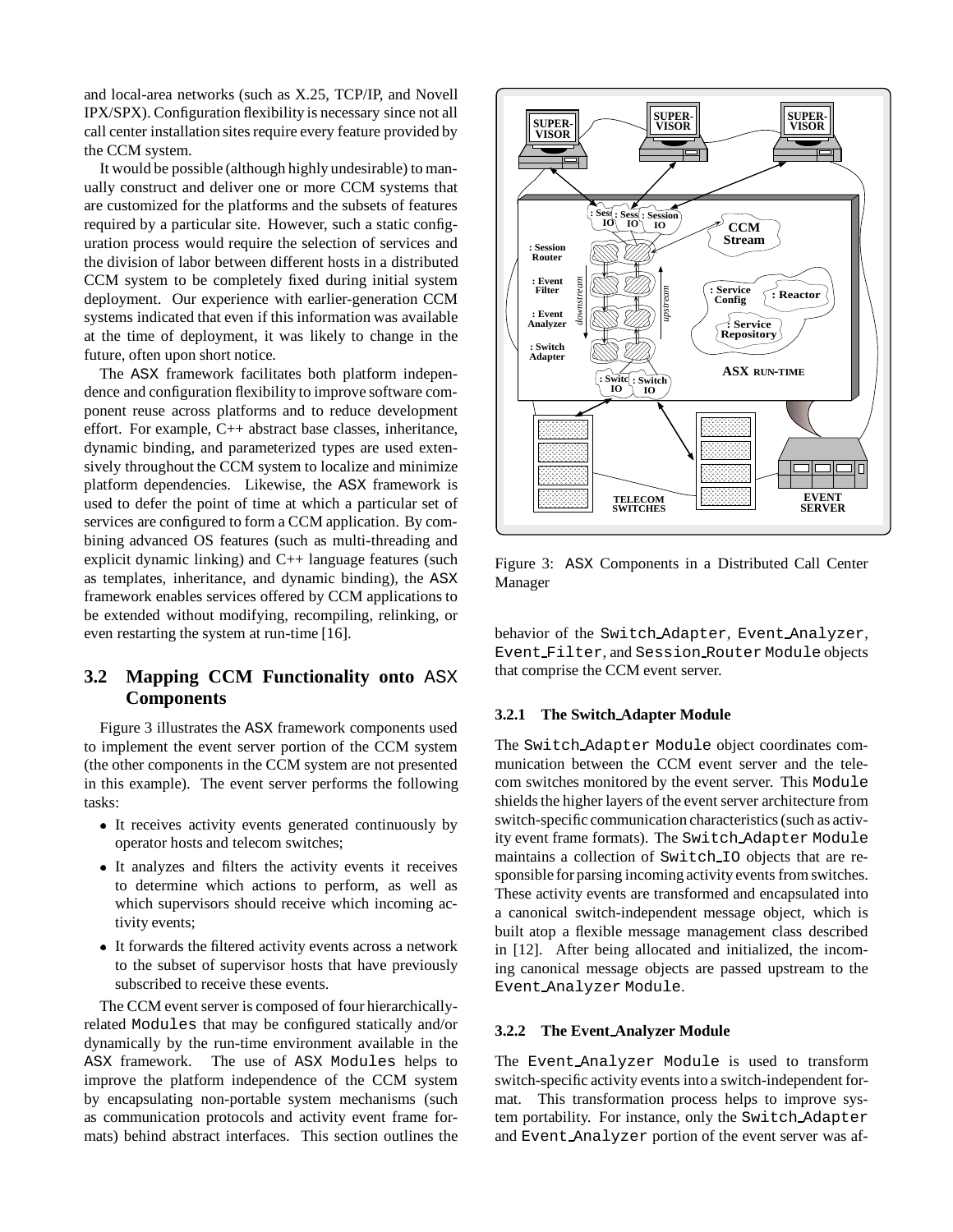fected significantly when the original PBX-based version of the CCM system was ported to a different central-office switch architecture. During the event analysis process, the Event Analyzer also synthesizes switch-independent derived events that are triggered by the occurrence of one or more switch-specific events. After the Event Analyzer has transformed and/or synthesized incoming activity events, it forwards the new events to the Event Filter Module.

### **3.2.3 The Event Filter Module**

The Event Filter Module minimizes unnecessary network traffic by forwarding only those activity events that at least one supervisor has subscribed to receive. The Event Filter contains a collection of Event Forwarding Discriminator (EFD) objects. An EFD object contains a predicate that indicates the type of activity event(s) a supervisor wants to receive. An EFD predicate may be used to selectively filter out activity events based on criteria such as event type, event value, event generation time, and event frequency. An EFD predicate may contain relational operators that allow the composition of arbitrarily complex filter expressions.

During system configuration, supervisors may subscribe to receive particular events by registering EFD objects with the event server. During system execution, the event server inspects the EFDs to determine the set of supervisors that should receive each incoming activity event. If an activity event matches a supervisor's EFD predicate, the supervisor's addressing information is added to the Session Set in the message object that encapsulates the activity event. After all the EFDs are inspected by the Event Filter Module, the message object containing the activity event and the Session Set is passed upstream to the Session Router Module.

### **3.2.4 The Session Router Module**

The Session Router Module is a reusable ASX component. It shields the lower layers of the CCM event server from non-portable details of the communication protocols used to communicate with supervisors. Supervisors connect to the event server by establishing a session with the Session Router Module. A separate Session IO object is created to manage each supervisor session. This Session IO object use an IPC SAP object to handle all the data transfer and control operations between the event server and a supervisor. After connecting to the event server, a supervisor indicates the type of activity event(s) he or she would like to monitor. Subsequently, when the Session Router receives a message object from the Event Filter Module, it automatically multicasts the message to all the supervisors indicated by the addressing information residing in the message object's Session Set.

The Service Config object illustrated in the middle of Figure 3 is a reusable component from the ASX frame-

work's Service Configurator class category [16]. The event server uses this object to control the initial configuration, subsequent reconfiguration(s), and termination of Modules from the Stream class category. Modules may be configured statically at installation-time or reconfigured dynamically at run-time. The Service Config object integrates other ASX framework components such as the Service Repository and the Reactor. The Service Repository is an object manager that simplifies the run-time configuration and administration of the Modules used to implement layered communication services in a Stream. The Reactor is an event demultiplexer that dispatches incoming messages from supervisors and activity events from switches to the appropriate Session IO and Switch IO event handlers, respectively. Messages arriving from supervisors are received by a Session IO object, sent downstream through the CCM Stream object, and handled by the appropriate Module (*e.g.,* EFD subscriptions are handled by the Event Filter Module). Likewise, incoming events from switches are received by a Switch IO object and sent upstream starting at the Switch Adapter Module.

## **3.3 CCM Event Server Configuration**

The Modules that comprise the CCM Stream object may be configured into the event server at installation-time by developers, as well as at run-time by system administrators or by applications. The ASX framework provides this high degree of flexibility by combining OS explicit dynamic linking mechanisms with a configuration scripting language (described in [16]). For example, the Service Configurator class category uses following configuration script to determine which services to dynamically link intothe address space of the CCM event server at installationtime:

```
stream CCM_Stream dynamic
  STREAM * /svcs/CCM_Stream.so:alloc() {
  dynamic Switch_Adapter
   Module * /svcs/SA.so:alloc() "-p 2001"
  dynamic Event_Analyzer
   Module * /svcs/EA.so:alloc()
  dynamic Event_Filter
   Module * /svcs/EF.so:alloc()
  dynamic Session_Router
   Module * /svcs/SR.so:alloc() "-p 2010"
}
```
The configuration script shown above indicates the order in which the four Modules in the CCM event server are dynamically linked and pushed onto the CCM Stream object. During the installation of the event server, the Service Config class parses this configuration script and carries out the directives described by each entry, as follows:

1. The dynamic directive instructs the ASX framework to dynamically link the shared object file (specified by a pathname ending in .so) into the address space of the CCM event server;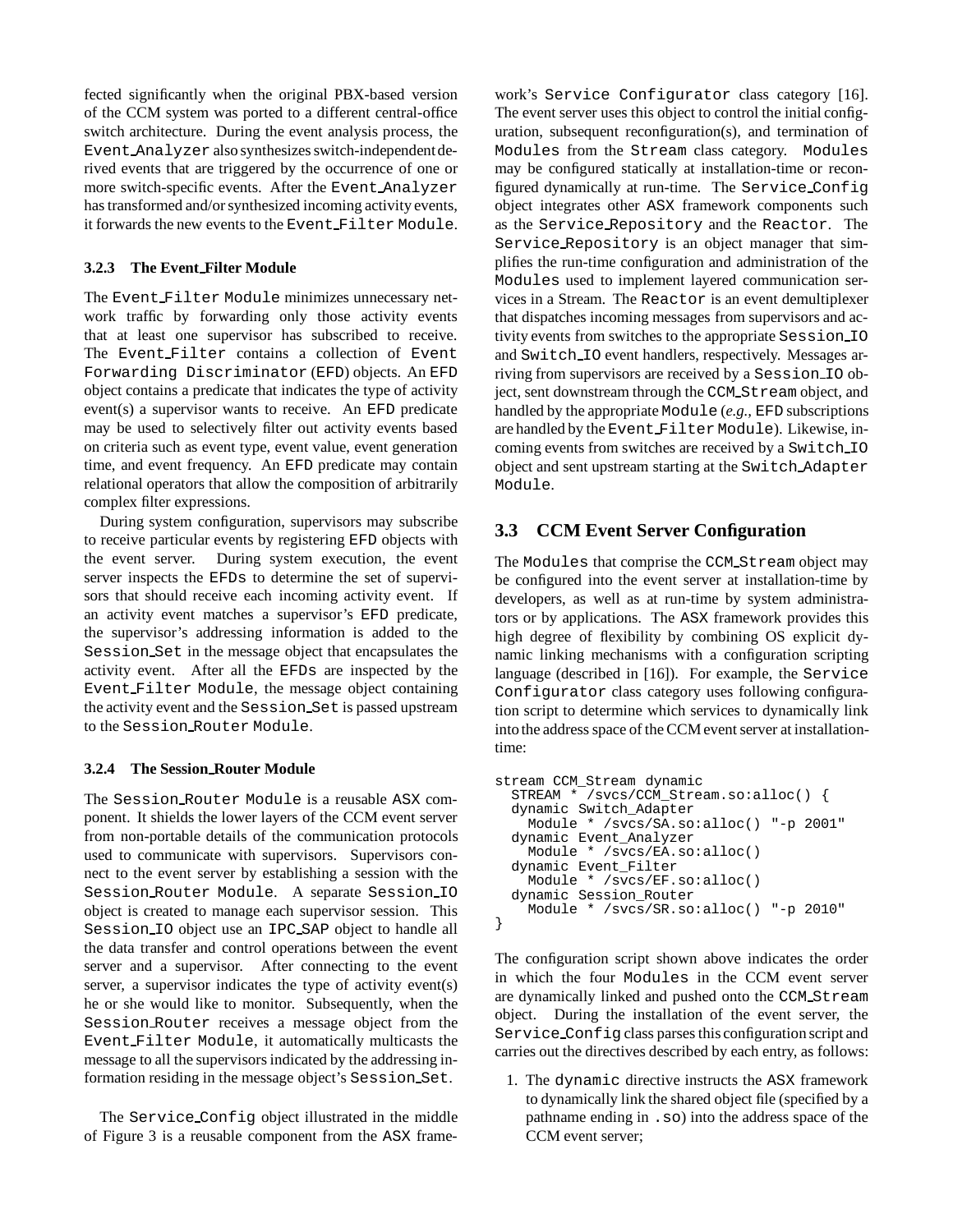- 2. The framework then consults the shared object's symbol table to locate, extract, and invoke the alloc function, which allocates an instance of the specified Module object;
- 3. The framework then invokes the initialization method of the two Queues in the Module, passing in any initialization parameters (which appear as string literals at the end of each line);
- 4. At this point, the framework enters an event loop that waits for control messages to arrive from supervisors or for activity events to arrive from switches and/or operator hosts.

When events arrive at run-time, the Reactor automatically dispatches the appropriate callback methods of the Switch IO and Session IO objects to initiate Stream processing.

### **3.4 CCM Event Server Reconfiguration**

This section motivates and illustrates the dynamic reconfiguration mechanisms provided by the ASX framework. A major objective of the CCM project was to allow developers to decide very late in the development cycle (*i.e.,* at installation-time or run-time) which services would run in supervisor hosts and which would run in the event server. Our experience with earlier versions of the CCM system indicated that it was difficult to determine the appropriate mapping of services onto hosts *a priori* since processing characteristics, workloads, and OS/hardware platforms vary over time.

The run-time control environment provided by the ASX framework supports the flexible reconfiguration requirements of the CCM system. This flexibility proved to be quite useful for the CCM project since different OS/hardware platforms and different network characteristics required different service configurations. For example, in some environments the event server performed most of the work since it ran on a multi-processor platform, whereas the supervisor hosts were inexpensive PCs attached to the event server via networks that possess low-bandwidth or are highly congested. Conversely, in other environments the supervisor hosts performed most of the work since these hosts were powerful workstations connected to a high-speed network.

The CCM Stream shown in Figure 3 performs all event analysis and event filtering processing directly in the event server. As described above, however, this configuration may not be appropriate for certain CCM environments. For example, performance may be degraded if supervisors configure a large number of Event Forwarding Discriminator (EFD) objects into an event server. In this case, the centralized event server becomes a bottleneck and performance suffers, even if surplus processing capacity were available in the network and in the supervisor hosts. Figure 4 illustrates how the configuration shown in Figure 3 may be modified to operate efficiently in a distributed environment where event server processing constitutes the primary performance bottleneck.



Figure 4: Reconfiguration of the Call Center Manager

The following script dynamically reconfigures Modules in the CCM system:

```
suspend CCM_Stream
stream CCM_Stream {
  remove Event_Filter
}
remote "-h all -p 911" {
  stream CCM_Stream {
    dynamic Event_Filter
      Module * /svcs/EF.so:alloc()
  }
}
resume CCM_Stream
```
This script transfers the event filtering functionality from the event server to the supervisor hosts using the following steps:

- 1. It suspends the event server's CCM Stream object;
- 2. It removes the Event Filter Module from the CCM Stream and dynamically unlinks the associated shared object library;
- 3. It then dynamically links the Event Filter Module into Streams on all the supervisor hosts;
- 4. Finally, it resumes the event server's CCM Stream object.

As a result of this reconfiguration, the overhead of event filtering is distributed among all the supervisor hosts, as opposed to being centralized at the event server.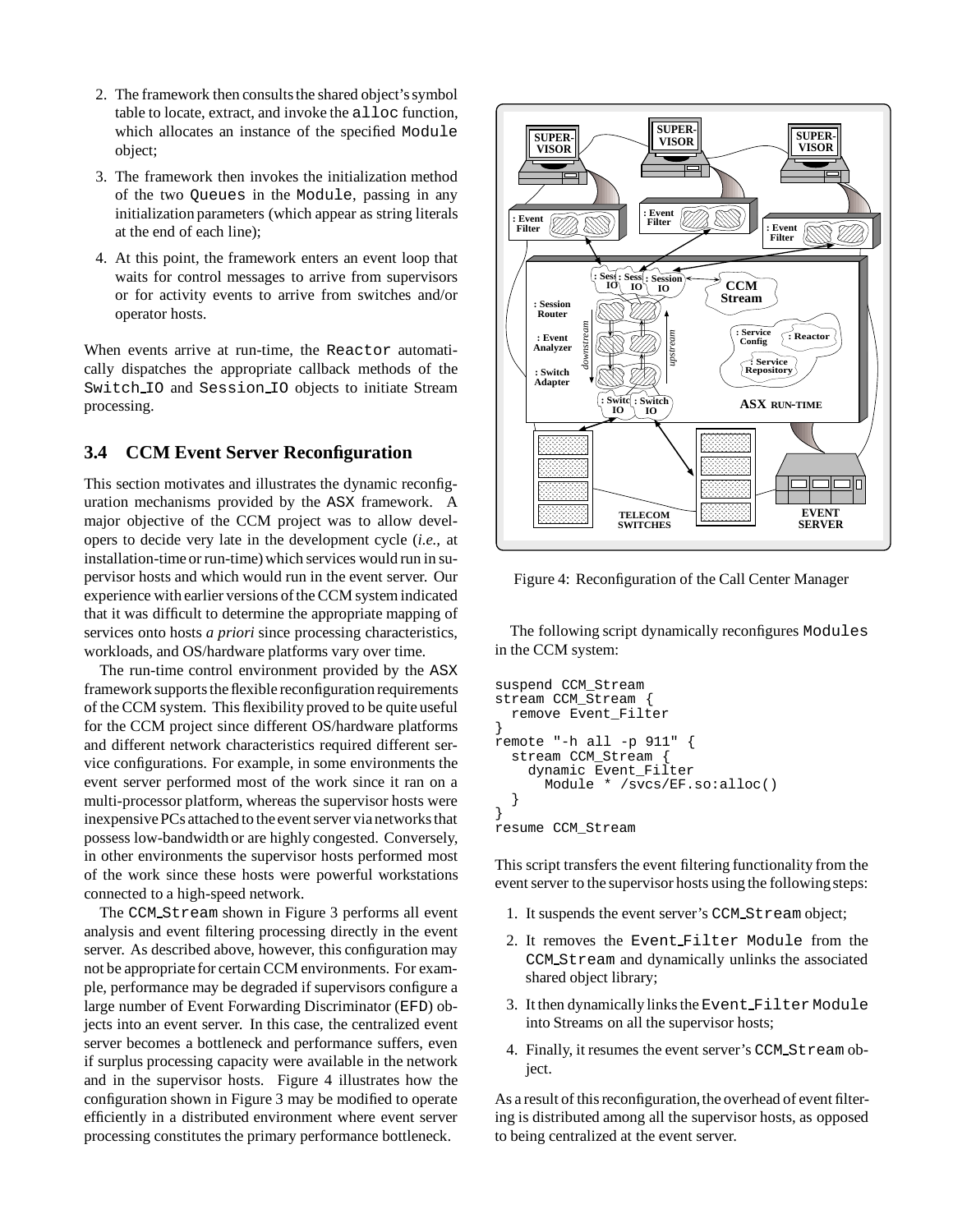We are currently evaluating the performance of the CCM distributed architecture depicted in Figures 3 and 4 to determine how to parallelize the CCM event server more effectively. Using the ASX framework, it is straightforward to reconfigure the binding of threads onto Modules or messages in order to reduce programming effort and improve performance [12]. We are also investigating service migration policies to formulate guidelines that ensure the dynamic reconfiguration of the event server does not disrupt or corrupt active services. A more ambitious long-term project involves using the ASX reconfiguration mechanisms to experiment with service migration policies that relocate certain services dynamically to reduce overall system workload at run-time.

## **4 Concluding Remarks**

The ASX framework provides an object-oriented infrastructure that supports static and/or dynamic configuration of network services that execute within one or more OS processes and threads. The object-oriented design principles underlying the ASX framework separate policies from mechanisms via object-oriented language features (such as abstract base classes, inheritance, dynamic binding, and parameterized types). This separation of concerns enhances the reuse of common distributed application software components. These components include C++ wrappers for local and remote IPC mechanisms [14]; frameworks for event demultiplexing and service dispatching [15]; tools for automating service configuration and reconfiguration [17]; and  $C++$  subclasses that encapsulate and enhance various dynamic linking and concurrency mechanisms [16].

Component reuse is also facilitated in the ASX framework by decoupling the higher-level application-specific policies (such as activity event filtering) from the lower-level application-independent mechanisms (such as the choice of mechanisms for network communication, event demultiplexing and service dispatching, and process/thread execution agents). In addition, the ASX framework helps to decouple application-specific service functionality from the binding onto OS processes and threads in order to improve flexibility and performance. Explicit dynamic linking and dynamic binding are also utilized to help improve extensibility and permit fine-grained time/space tradeoffs. Together, the object-oriented design principles and OS/language features facilitate the development of network services that may be updated and extended without modifying, recompiling, relinking, or restarting existing applications at run-time [16].

The ASX framework described in this paper has been used in a production environment to simplify the configuration, installation, and administration of a family of distributed system management applications for a major telecommunications company. By using the ASX framework, developers have been able to enhance distributed application functionality and reliability, as well as fine-tune system performance, without extensive redevelopment and re-installation effort. For example, debugging a faulty service typically involves dynamically reinstalling a functionally equivalent service containing additional instrumentation that helps to isolate the source of the erroneous behavior.

Thus far, the primary obstacles encountered by using object-oriented techniques and C++ have been managerial and tool-related, rather than technical problems. For example, it is difficult to find experienced systems analysts, designers, and programmers who are intimately familiar with applying C++ and object-oriented design methods in distributed communication system environments. Furthermore, the level of maturity of many  $C_{++}$  compilers and language processing tools has been inadequate on UNIX, Windows NT, and OS/2 platforms. For example, many C++ debuggers do not support multi-threading correctly and many C++ compilers implement only a subset of the language.

Over time, it is likely that the tool-related concerns will become less problematic, particularly once the ISO/ANSI C++ standard is adopted. However, for the interim period, it is essential to staff complex software projects carefully to minimize development risks. For the CCM project, we found it useful to hire a small number of experienced OOD/C++ experts. These experts have worked closely with less experienced developers to shepard them through the object-oriented learning curve.

Components in the ASX framework are being used in a number of large-scale distributed systems including the AT&T Q.port ATM signaling software product, the network management portion of the Motorola IRIDIUM global personal communications system, and a family of telecommunication switch management systems developed at Ericsson/GE mobile communications. In addition, the ASX framework has being used in the ADAPTIVE Communication Environment (ACE). [19] ACE facilitates experimentation with various aspects of communication subsystems (such as flexible process architectures for multi-processor-based communication protocol stacks [12] and adaptive protocol reconfiguration techniques [19]) and distributed applications (such as extensible frameworks for concurrent event demultiplexing [15]). Public domain versions of the ASX framework described in this paper is available via anonymous ftp from ics.uci.edu in the file gnu/C++ wrappers.tar.Z.

### **References**

- [1] G. Booch, *Object Oriented Analysis and Design with Applications (*2nd *Edition)*. Redwood City, California: Benjamin/Cummings, 1993.
- [2] D. C. Schmidt, "ASX: an Object-Oriented Framework for Developing Distributed Applications," in *Proceedings of the* 6th *USENIX C++ Technical Conference*, (Cambridge, Massachusetts), USENIX Association, April 1994.
- [3] D. E. Comer and D. L. Stevens, *Internetworking with TCP/IP Vol III: Client – Server Programming and Applications*. Englewood Cliffs, NJ: Prentice Hall, 1992.
- [4] W. R. Stevens, *UNIX Network Programming*. Englewood Cliffs, NJ: Prentice Hall, 1990.
- [5] S. Rago, *UNIX System V Network Programming*. Reading, MA: Addison-Wesley, 1993.